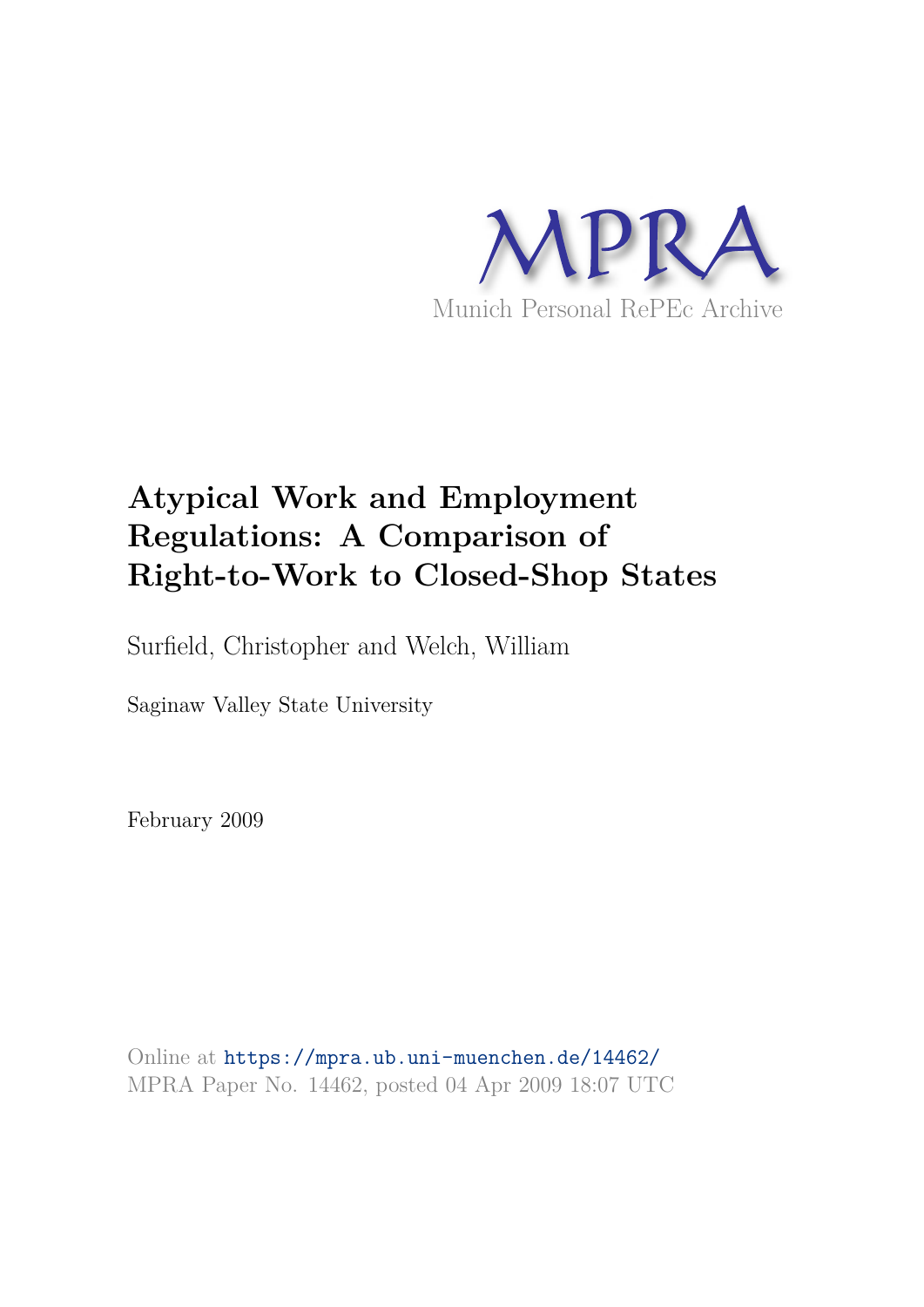### Atypical Work and Employment Regulations: A Comparison of Right-to-Work to Closed-Shop **States**

Christopher J. Surfield William P. Welch *Saginaw Valley State University Saginaw Valley State University*

February 2009

#### Abstract

Atypical work forms – such as independent contracting, on-call, or temporary work – have been criticized as providing employment that is more precarious than that offered by regular (openended) employment. One of the concerns attached to these work forms is that they allow employers to evade labor market protections afforded to regular workers. In such cases, we might be expected to see a greater prevalence of atypical workers in those states with greater labor market protections. We test for this possibility using Current Population Survey data from 1995 to 2005. Our results would suggest that at least one form of atypical work – contracting and consulting work – is less likely to be observed in right-to-work states after controlling for statelevel characteristics.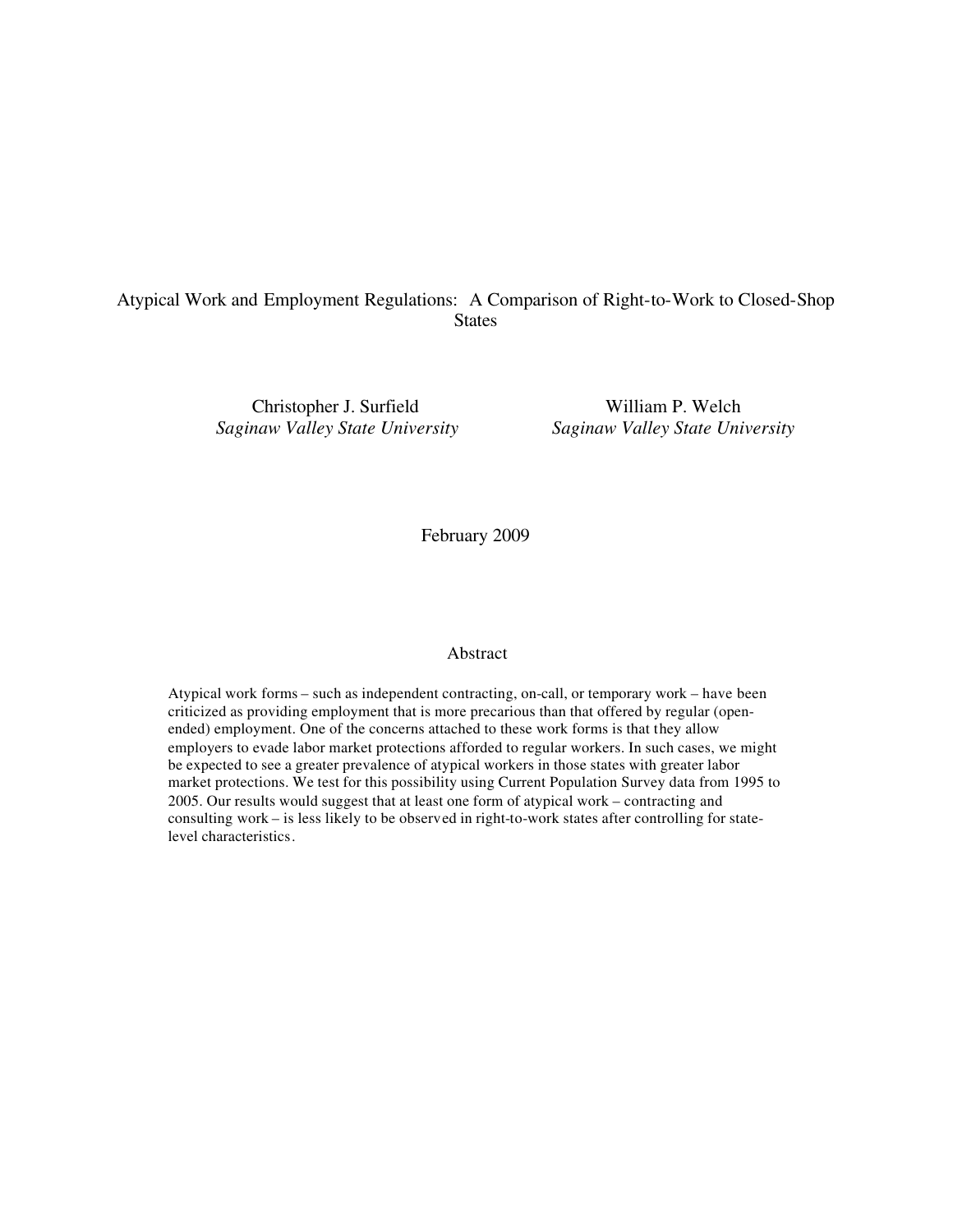#### **Introduction**

The use of employment arrangements such as consulting, contracting, on-call and temporary work by employers has been criticized as weakening the bond between employer and employee. One word that has been consistently used to describe these workers is disposable.<sup>1</sup> Supporting this designation are the criticisms that atypical work arrangements (AWAs) offer less secure and less stable work than open-ended employment (see, for example, Hylton, 1996; Lee, 1996; Nollen, 1996). Equally important in the perception of atypical employment being inferior employment to that of open-ended employment is the distinct lack any employment protections, explicit or implicit, that are afforded to regular workers and the transient nature of such employment. Put simply, these workers lack the key advantage of regular workers in that they have no clear expectation of continued employment.

Against this backdrop, it is less clear as to what forces are actually driving the use of these work arrangements by employers. The research into the demand-side of atypical work has been primarily limited to one form of atypical work – namely agency temporary work – or limited to case studies. Much of the existing research into the use of atypical work by firms has been more focused on the de-integration of the labor market (Garen, 1999) and the sectoral composition of the atypical workforce (Estavao and Lach, 1999a, b). Moreover, the two studies that have examined the possibility that firms are using AWAs to evade labor market regulations are mixed in their implications.

The present study seeks to examine one aspect of the demand for atypical work by employers. It explores the possibility that employer usage of AWAs may vary in the presence of differing degrees of labor market regulations. In particular, atypical work might be desirable if there is an increased cost attached to a firm's adjustment of its(regular) workforce, be it

<sup>&</sup>lt;sup>1</sup> For example, see Castro (1993).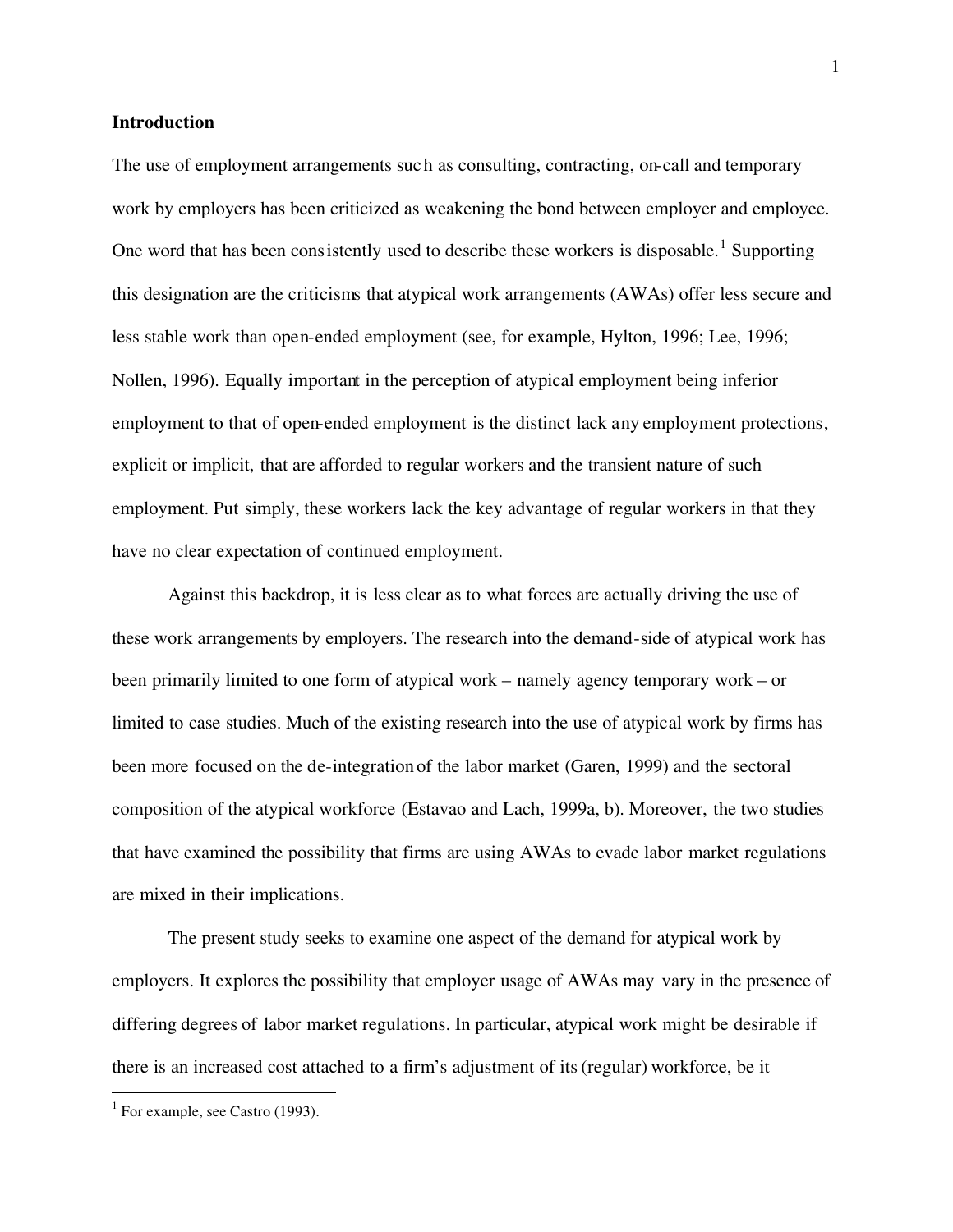legislatively or otherwise. In such cases, atypical work might afford a firm with the ability to sample workers or to extend offers of (conditional) employment to those who otherwise might not initially merit an offer of regular work. It could also be that firms might find atypical work as a substitute for their regular workforce if they are seeking to avoid increased restrictions imposed upon their hiring/firing decisions. In a perverse sense, increased regulations designed to bolster the bond between a firm and worker might actually serve to effectively decrease the job-match.

We test for this possibility that atypical work is used by firms as a potential response to labor market regulations by comparing the usage of atypical work over a ten-year period of time. We identify two groups of states which differ significantly in their orientation to unionization and collective bargaining. We are primarily interested in determining if there are differences in the usage of atypical work between those states that are right-to-work states against those that are closed-shop. The primary difference between these two groups of states lies in the ability of workers to decline union coverage/membership if representation occurs in their workplace. For closed-shop states, workers are obligated to join a union if it represents any of their fellow workers. The imposition of union membership may be particularly acute in the case of firms' new hires as they would be required to join the coverage already adopted by co-workers. These requirements might encourage employers to substitute atypical workers for regular workers as atypicals explicitly exempted from many labor market regulations.<sup>2</sup> It may also be the case that closed-shop rules encourage firms to simply not hire (regular) workers at the margin, thereby increasing the percentage of a state's workforce accounted for by non-regular workers.

To further improve upon the body of work in this area, we use a nationally-representative dataset that contains richer data on the different AWAs. We are not just restricted to the AWA,

 $2$  Indeed, in the case of agency temporaries, such workers are technically the employees of the temporary help agency, not the client firm, thereby transferring the legal responsibilities – and any associated protections – away from the client firm.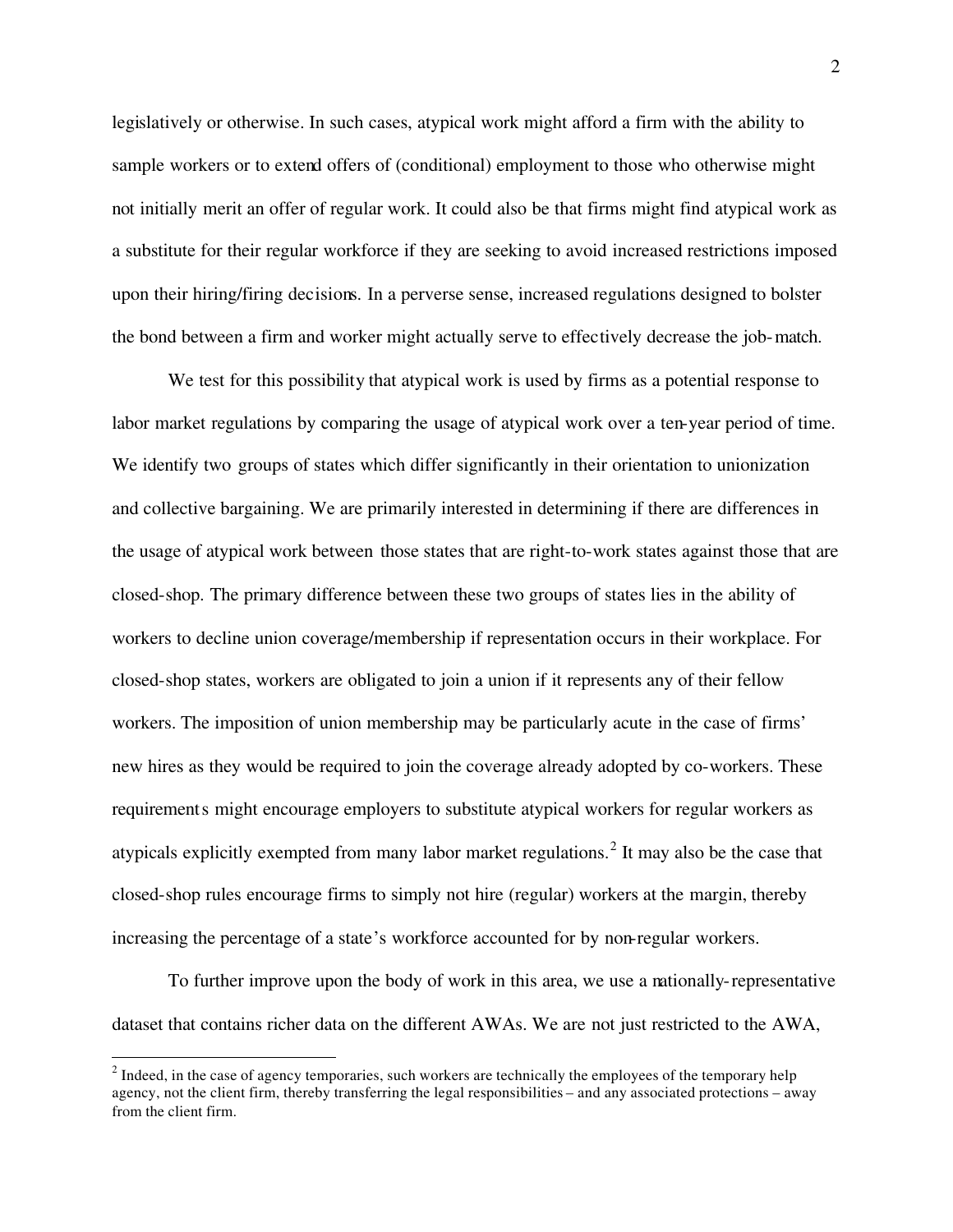agency temporary workers, that has been the primary focus of the existing work. To be more precise, we construct three dependent variables which measure the fraction of a state's workforce employed in one of three atypical work forms: contracting/consulting, on-call, and temporary work. There are fundamental differences in the type of work that these three AWAs represent. Equally important are the noted differences in the types of workers, the implications that they have for pay and employment stability, which fill the three different AWAs. Accordingly, we estimate a separate model for each of the different AWA measure.

We begin with a relatively parsimonious review of the literature regarding labor market regulations and atypical work. We next discuss our dataset – the recently discontinued Contingent and Alternative Employment Arrangement Supplement (CAEAS) to the Current Population Survey. We then provide our ceteris paribus analysis of the prevalence of atypical work in a state's workforce. A brief summary concludes.

#### **Existing Work**

 $\overline{a}$ 

For atypical employment to exist there must be a demand equal to no less than the supply of workers in these arrangements. Although research into the demand side of atypical work has been more substantive than that into the supply side,<sup>3</sup> it has been hampered by a paucity of quality data. In consequence, analysts have either focused on one arrangement, agency temporary employment, for which there is available data, or have conducted case studies on firm usage of AWAs. To our knowledge there have been only two studies which directly took into consideration the possibility that labor market regulations might be behind the use of atypical work by employers.

 $3$  For a review of the decision for workers to engage in atypical work, see Polivka (1996). We also note parenthetically that this deficit is being rapidly overcome. For a reviewof the recent literature on the types of workers filling AWAs and their implications, see Addison and Surfield (2007) and Addison and Surfield (2008).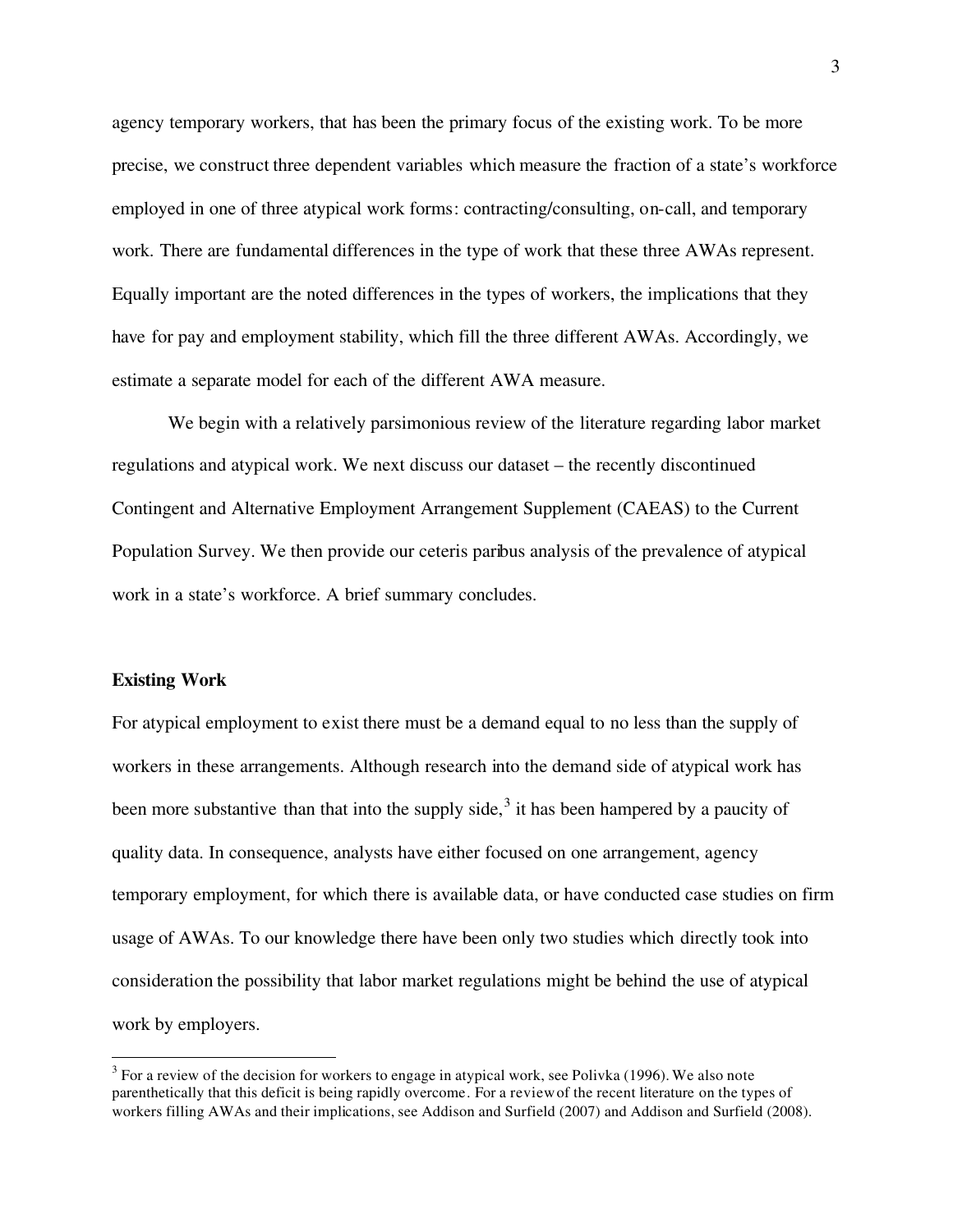Houseman (2001) exploited a private survey of establishments that was administered by the Upjohn Institute in 1996. She focuses in particular on the reasons that firms gave for hiring workers into atypical employment. The survey was a stratified sample of 550 establishments that collected data on the frequency with which they utilized various employment arrangements and the primary reasons for their demanding such arrangements. Data were collected on the following AWAs: temporary, on-call (per diem), part-time, and short-term work. Establishments were asked to select the primary reason for which they used each form of work arrangement based on a list initially prepared by the Institute. The author's analysis failed to uncover much evidence that firms were using atypical work as a means to sample workers prior their being hired on as a regular worker. Only for agency temps was screening for regular employment given as a significant reason for their use. The two most commonly cited reasons, across all of the various arrangements, were much more mundane in nature. Namely, firms cited the need to fill a vacancy until a permanent replacement could be hired or to fill in for an absent or ill employee. There was no indication of the rate at which these establishments hired the workers it initially engaged in these arrangements onto their regular payrolls. In sum, firms did not appear to be citing either cost savings or increased flexibility in hiring patterns as their primary motivation for exploiting atypical work.

More important to the present analysis is Autor (2003) who directly examines the relationship between a constraint on the firm's ability to adjust its workforce and atypical work. He takes advantage of a natural experiment, court-mandated exceptions made to the employment-at-will doctrine, to ascertain if labor market relations and temporary employment are correlated. Over the past two decades, state courts have provided for three notable exceptions to this long-standing common law doctrine. Autor hypothesized that the adoption of the implied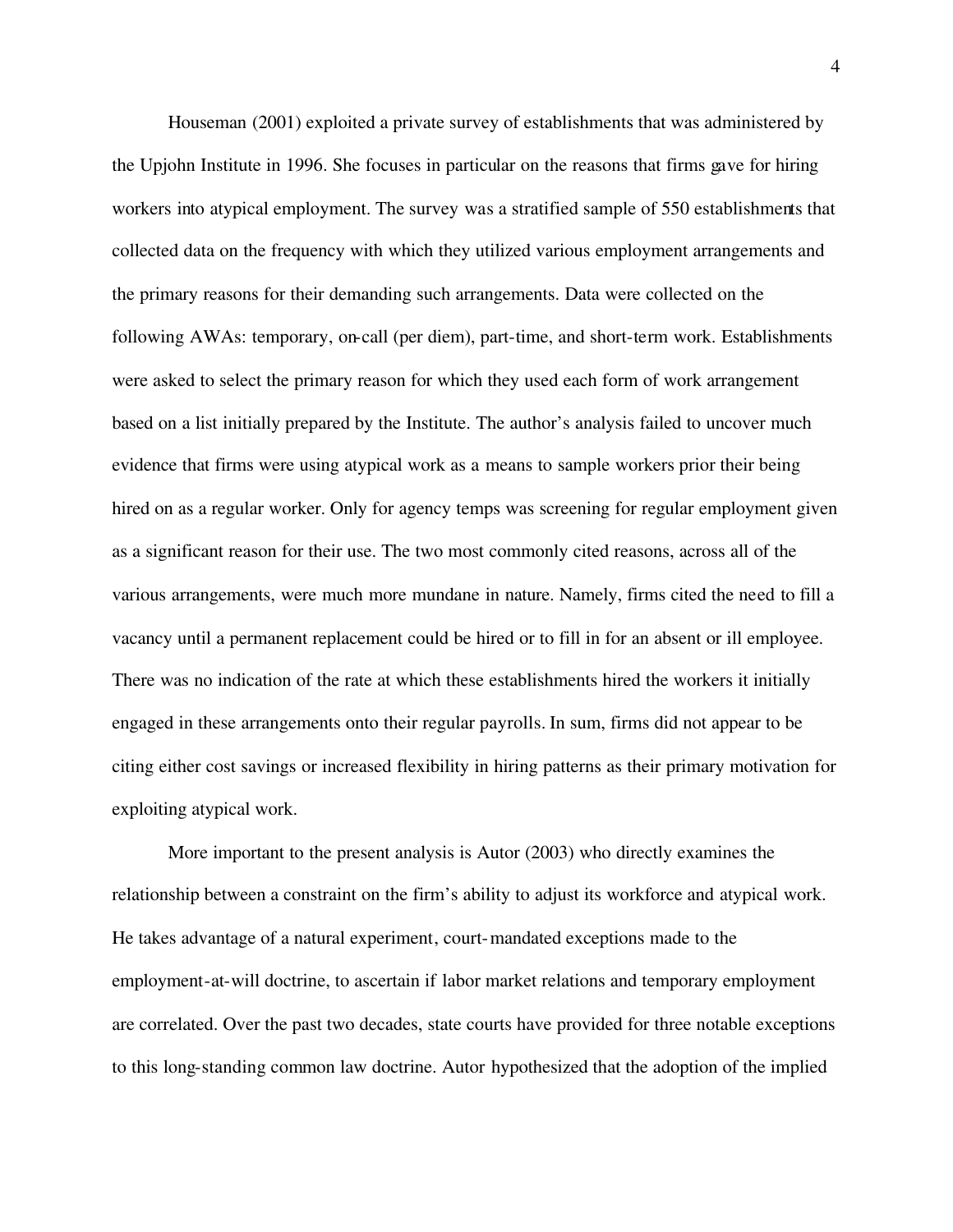contract exception to the employment-at-will principle served to restrict a firm's ability to costly adjust its workforce and contributed to the growth in the use of temporary staffing services.<sup>4</sup>

Employment-at-will allows either party, be it the firm or worker, to terminate the match for any reason and without giving cause. As exceptions to this law began to be recognized, the firm's ability to adjust its workforce became constrained. The courts have viewed such implicit promises of continued employment, such as the successful completion of a probationary period or a record of continued pay increases or promotions, as an implied contract of continued employment. Should a worker be considered as having such an implied contract and later be terminated by the firm, he or she may be able to file suit against the firm alleging unjust dismissal. Put simply, as state courts adopted these attenuations to the at-will principle, the costs attached to a firm's adjusting its workforce directly increased be it froman increased risk of litigation or from the increased cost associated with bureaucratic record-keeping.

While Autor only looks at the effect that these exceptions have on the use of temporary staffing services due to data limitations, his findings were very clear. The adoption of implied contract exception in a state appears to account for approximately twenty percent of the growth in the usage of outputs provided by the temporary staffing industry by other industries.

Given that the two studies examining, directly or indirectly, employment protections and atypical work are essentially a one-off, additional research is warranted. We more closely follow the approach of that of Autor by evaluating atypical work at the state level rather than Houseman's focus on the establishment level due to our richer dataset. We improve upon his findings by examining a wider range of atypical work forms than just agency temporary employment. Our data also includes many of the same controls adopted by Autor to control for

<sup>&</sup>lt;sup>4</sup> The other two exceptions identified by Autor are public policy and good faith and dealing exceptions. These two exceptions, however, are not as common as the implied contract exception and had little explanatory power in predicting temporary employment levels.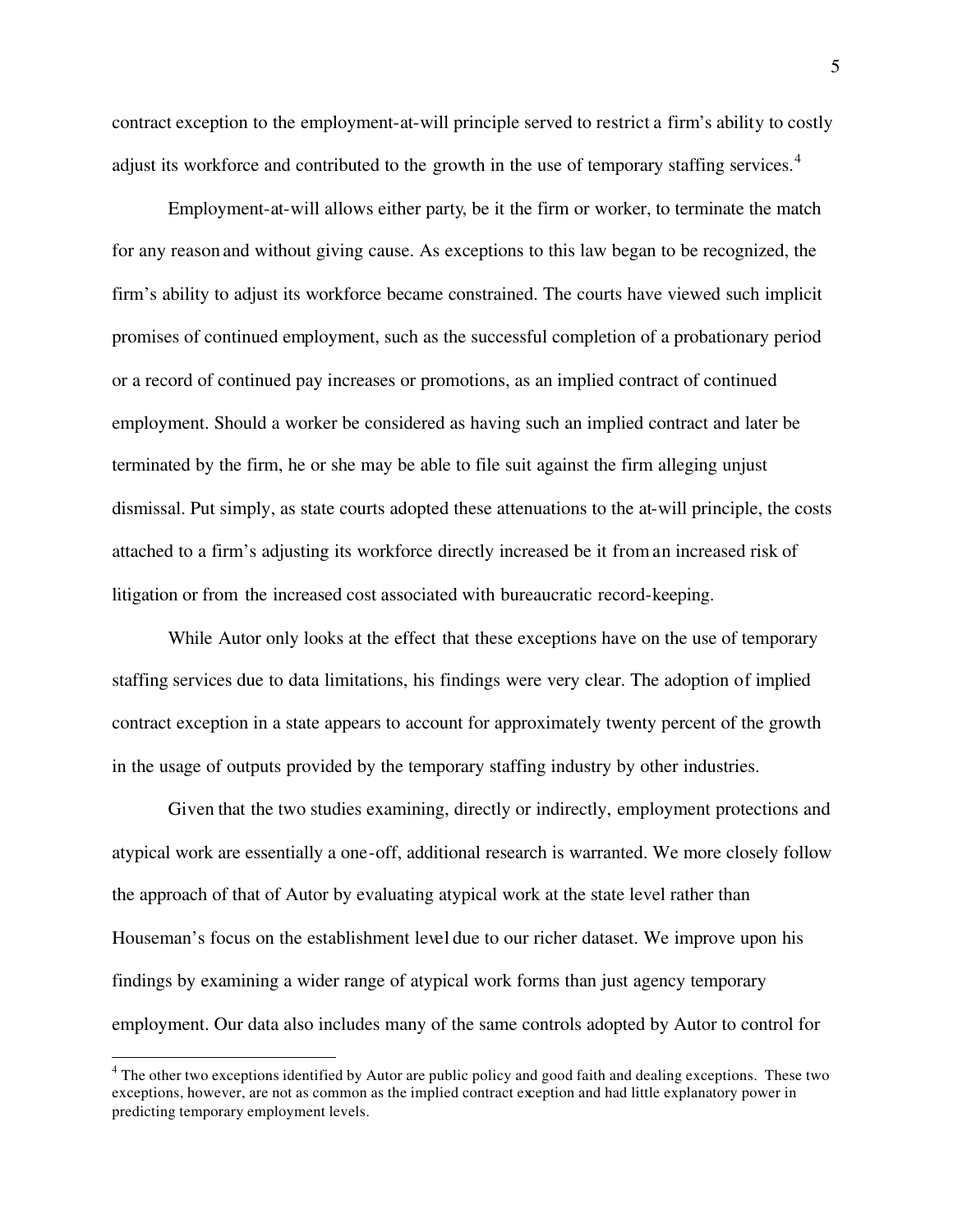state-level workforce differencesto allow us to replicate his empirical models. We shall now turn to our primary source of data, the CAEAS.

#### **Data**

 $\overline{a}$ 

Beginning in 1995, the Current Population Survey (CPS) added a supplement that was specifically designed to collect data on atypical work arrangements. Prior to this supplement, identifying atypical workers was problematic and relied on the identification of workers by their industrial classification code. To mitigate this problem, the Contingent and Alternative Employment Arrangement Supplement (CAEAS) was then conducted biennially in the February CPS until it was discontinued in  $2005$ .<sup>5</sup> While the CAEAS is primarily designed to collect microlevel data on the implications that such employment has on its incumbents, we can draw general inferences on the size of this workforce at either the state or national level. Using the CAEAS we can estimate the size of a state's workforce that is engaged in a fuller array of atypical work, not just agency temporaries.

We identify three possible atypical work arrangements in which a worker can be employed. The first, *contracting/consulting*, contains those workers who identify themselves as being employed as an independent contractor. In addition, we fold those who are contract company workers into this work arrangement.<sup>6</sup> Our second measure of atypical work, *temporary workers*, consists of either those workers who are hired directly by a firm in a temporary position or who are assigned a client firm on a temporary basis by a temporary help service. As was the case of contract company workers, we formed this composite group of temporary workers given

<sup>&</sup>lt;sup>5</sup> Budgetary constraints prevented the collection of data in 2003, providing us with only five usable waves of the CAEAS.

 $6$  This was necessitated by the very small number of workers – typically less than one percent of the workforce – who are found in such employment. For estimates on the size of the atypical workforce, see Surfield (2005).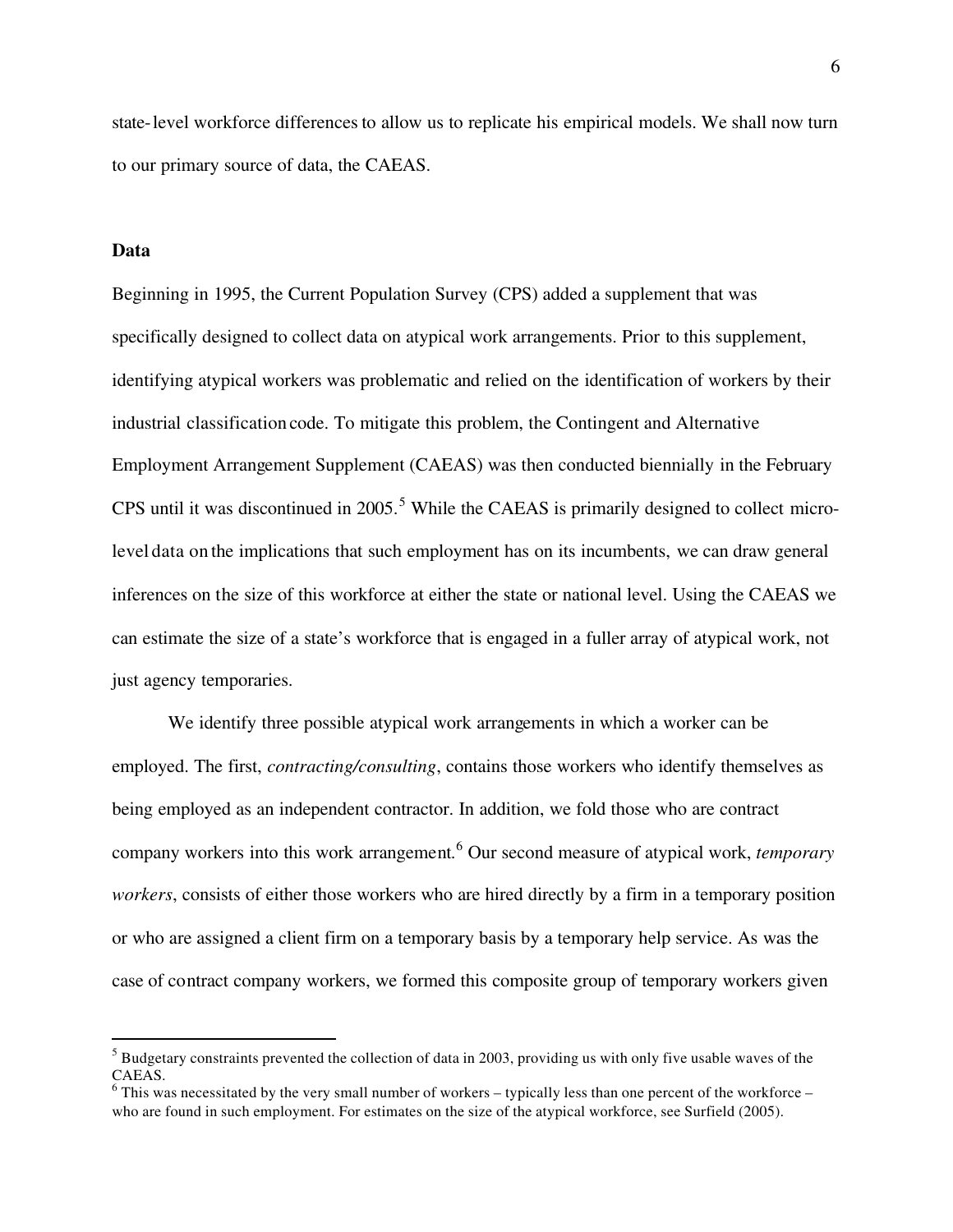the small number of workers employed as an agency temporary. <sup>7</sup> Finally, *on-call workers*, are those who indicate that they work on a per diem basis or who are day laborers. For each state, we then estimated the fraction of the workforce employed in one of these three mutually exclusive work arrangements by weighting our mean estimates with the supplemental weights contained in the CAEAS. These weights were constructed by the CPS specifically to allow for representative inferences to be drawn at the aggregate level. The final step in constructing our three dependent variables was to take the natural log of the AWA averages. This allows us to estimate the percentage increase/decrease in the usage of these work forms associated with the various characteristics of the states.

The data contained in the parent CPS surveys were then used to construct the labor force characteristics, save for union coverage rates<sup>8</sup> and the average annual state unemployment rate. As shown by Cohany (1996), temporary workers tend to be younger, lesser educated, and a minority than are regular workers. At the other end of the spectrum lie contractors/consultants who are more likely to be older, better educated, married and overwhelmingly male. To disentangle any competing implications that these demographic characteristics may have with that of the relaxed legal protections afforded by right-to-work states, we constructed a series of state-level workforce variables. To be more precise, for each state we estimated the weighted average of a state's workforce that is: black or an other minority, female, married, married females, between 16 and 24 years old, greater than 55 years old, and a set of educational attainment variables. We also included the logged value of the state's level of workforce employment given the finding of Segal and Sullivan (1995) that (at least) agency temporary

 $<sup>7</sup>$  Although seemingly garnering the most attention, and scrutiny, of policy makers, such workers account for only</sup> one percent of the work force. Their direct-hire temporary brethren, on the other hand, account for between five and seven percent of the national workforce.

 $8$  The union coverage rates were obtained from Hirsch, et al (2001), with the average state unemployment rate was provided by the Local Area Unemployment Statistics published by the Bureau of Labor Statistics.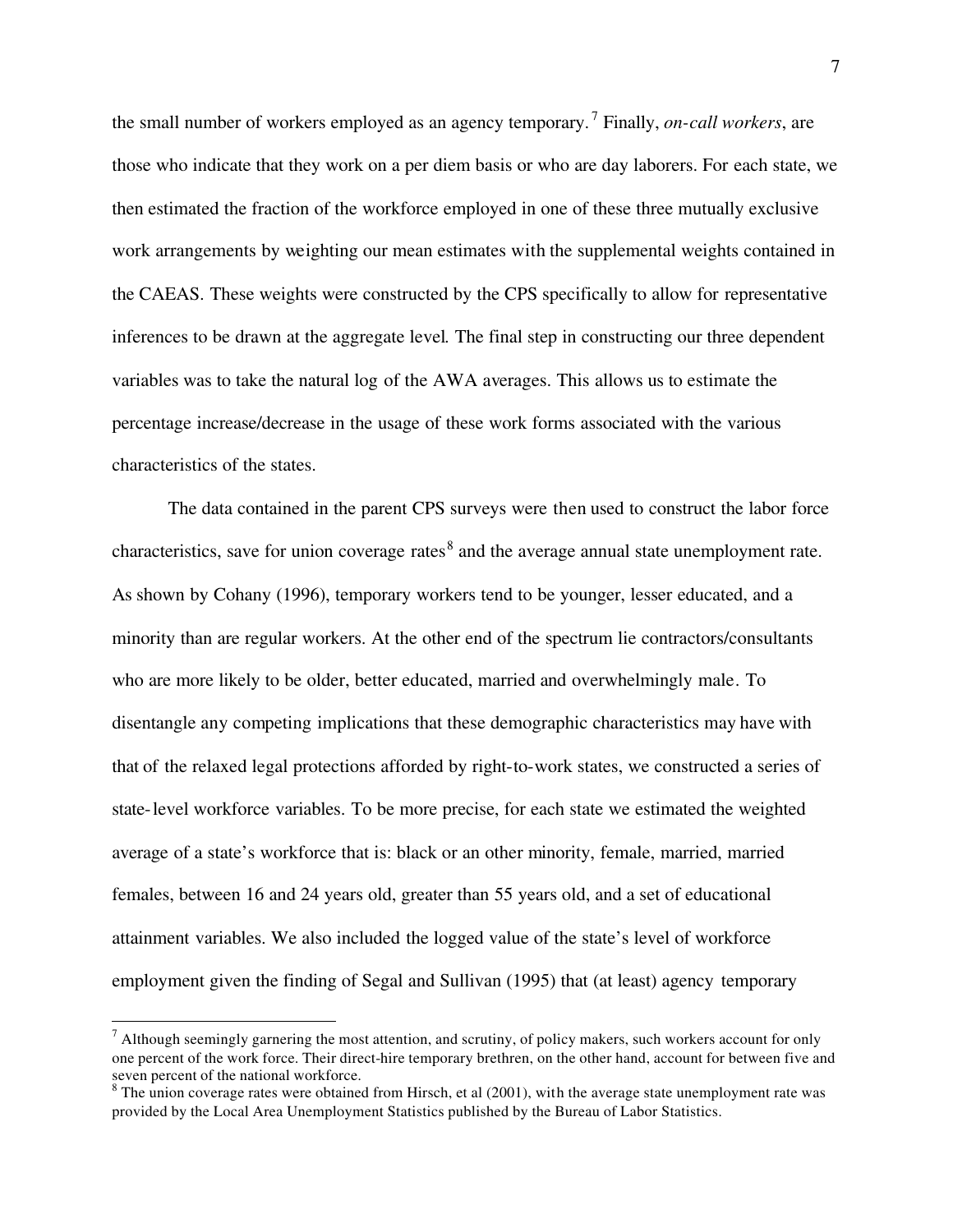employment is pro-cyclical in nature. Note that all of workforce demographic characteristics constructed followed the convention of those controls used in Autor (2003).

Finally, we folded the five cross sections into one pooled sample to facilitate are more precise estimation of our regression models. Given the rotational design of the CPS, and that we are primarily interested in the state-level data, we do not have any overlap of individuals observed across the five different supplements. <sup>9</sup> To disentangle any year-specific implications on the usage of atypical work, we constructed four year dummies to include in our multivariate results.

#### **Results**

 $\overline{a}$ 

Turning first to the summary statistics presented in Table 1, we can see that in the case of contracting/consulting work do we uncover a significant difference in the usage of atypical across our two state groups. As we expected earlier, the usage of contracting/consulting work was higher in those states adopting closed-shop rules relative to right-to-work states. States that have closed-shop regulations appear to use contracting/consulting work at a rate that is eight percent more than that of states which are right-to-work. Critics of closed-shops states also appear to be justified in arguing that such labor market regulations serve to increase a state's unemployment rate. Such states experience an unemployment rate that is nearly ten percent higher than that of right-to-work states.

#### (Insert Table 1 near here)

Turning briefly to the labor force characteristics, we see that the two groups of states do significantly vary in terms of their work force compositions. These differences may ultimately

 $9$  Households contained in the CPS are interviewed for four months, rotated out for eight, and re-interviewed for four more months before being permanently rotated out of the CPS.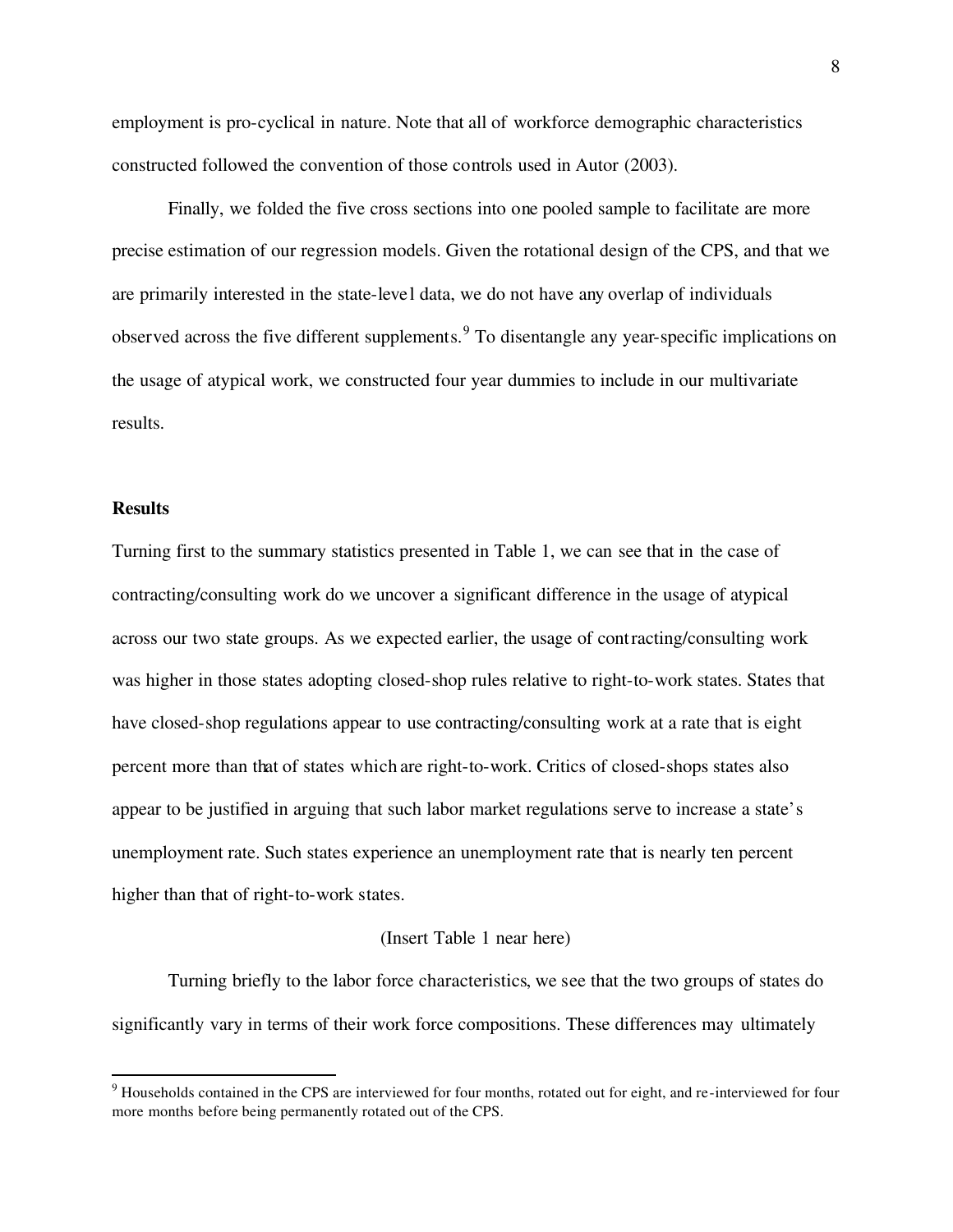serve to explain part of the observed difference in the use of contracting/consulting work as workers engaging in such work tend to be older, white, married, males and better-educated. Note that, with the exception of education which is mixed in its results, we observe a significant difference in the expected directions for ethnicity, marital status, and age. Also, not surprisingly given the orientation of closed-shops states, we find that requiring all hires of a unionized firm to join the union serves to increase the state's union penetration rate. Closed-shop states have nearly twice as many unionized workers, as a fraction of the ir total workforce, than do their right-to-work counterparts.

Given the competing implications that a state's workforce composition and its legal regulations have on its prevalence of atypical work, we next turn to our ceteris paribus results. Table 2 presents the OLS regression estimates of the prevalence of atypical work. We present the results for each of our three dependent variables in its own column. Looking at the first row of each column after controlling for the observed differences in the states' workforce characteristics, we seemingly produce coefficient estimates attached to being a right-to-work state that fail to achieve significance at conventional leve ls. Unemployment appears to significantly explain part of the variation in the usage of two types of atypical work. Each percentage point increase in a state's unemployment rate appears to increase the use of contracting/consulting (on-call) work by a state's employers seven (eight) percent.

#### (Insert Table 2 near here)

In reviewing the results obtained we use the rate of usage of temporary employment within a state as our dependent variable, we obtain poorly-estimated coefficients. Only in the case of marital status do we obtain any statistically valid results.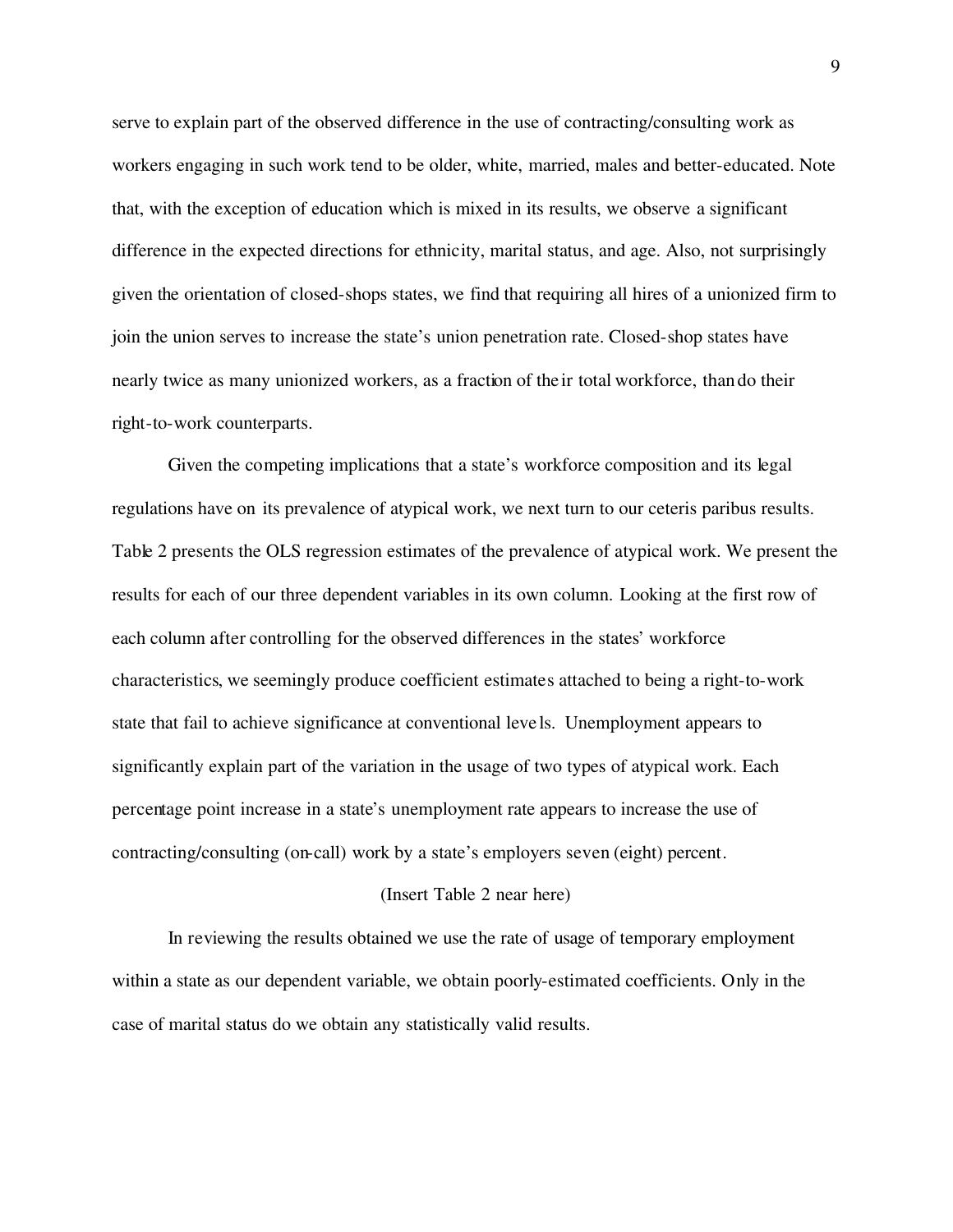Turning next to the case of contracting/consulting (column two), we find that increases in the proportion a state's workforce that is black is negatively correlated with the prevalence of this work arrangement. This negative association is also found in the case of increases in the proportion of younger workers. These findings are consistent with those of Cohany (1996) in that contracting/consulting workers are disproportionately more likely to be those workers who are older or who are white. The penetration of unions in a state's workforce is negatively correlated with the usage of contracting/consulting.<sup>10</sup> Part of this relationship may be due attributed to unions imposing restrictions on the use of this work form in their negotiations with firms. Those states which are more unionized may be more likely to be restrictive in the individual employer's ability to use contractors and consultants.

Finally, the results in the third column present our estimates when we use the prevalence of on-call work as our dependent variable. As was the case in contracting/consulting, we see that ethnicity and age do have some explanatory value, although in this case not of the expected direction. We see weak evidence that increases in a state's minority population and younger workers serves to *decrease* the use of on-call work, while having a higher-educated workforce also appears to *increase* the usage of per diem workers. Given that all of the existing work has produced a profile of on-call workers that suggests such workers are disproportionately likely to be a member of a minority group, poorly-educated and younger, these findings are puzzling.

With regard to the right-to-work variable, the results presented in Table 2 may not necessarily be consistent estimates of the differential usage of atypical work across the two groups ofstates. In the case of dichotomous variables, such as our right-to-work variable, differences in the dispersion of the dependent variable (in this case the natural log of the fraction

 $10$  Given the relative animosity of unions towards atypical work, this finding is not entirely surprising. See, for example, Lips (1998).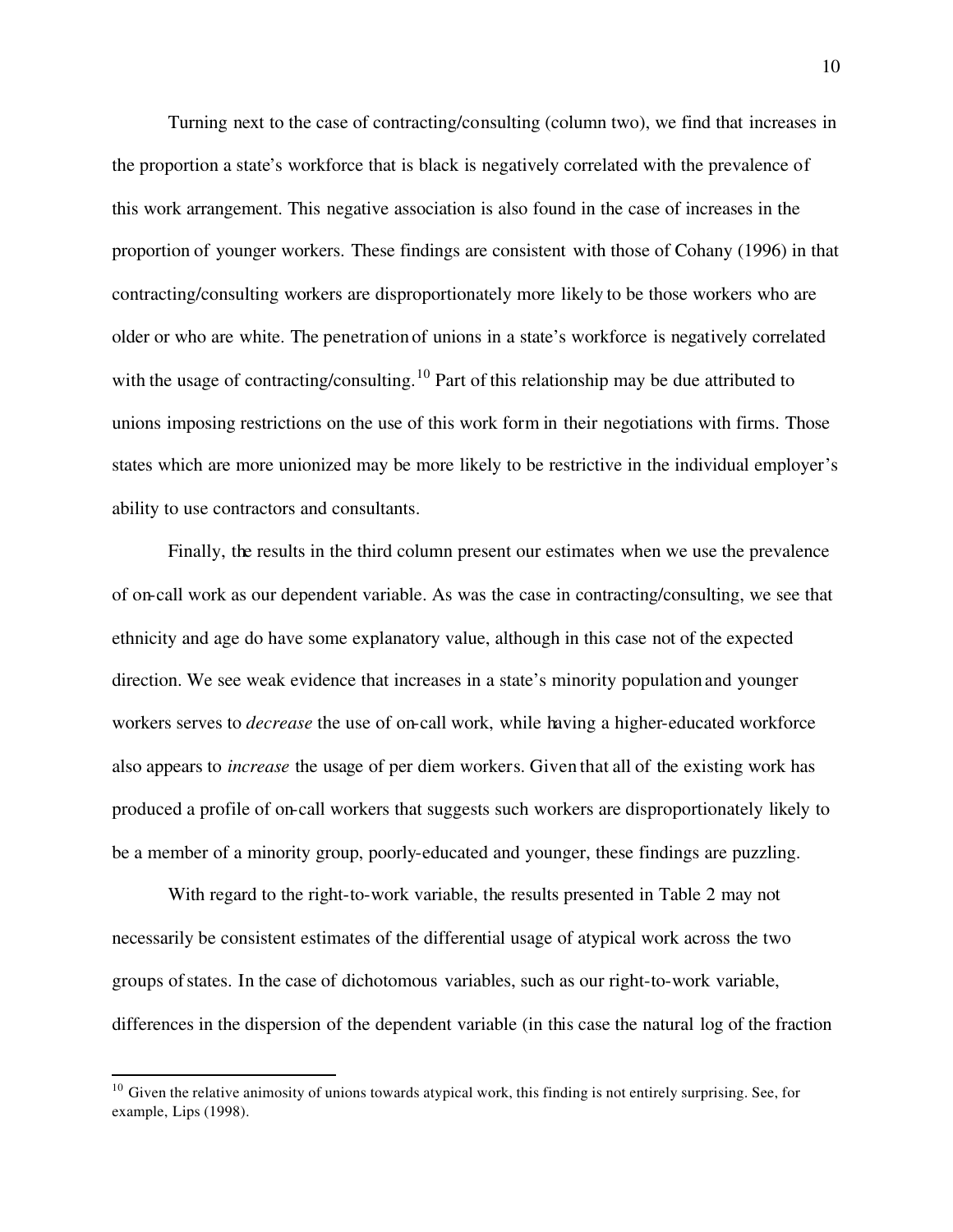of a state's workforce engaged in the various atypical work arrangements) may correlate with the model's error term – even if there is no difficulty with the continuous variables. If there is an error-dependence observed for this variable, then our initial estimates are biased and inconsistent. Accordingly, we offer our heteroskedasticity-corrected estimates of the differential, using the procedure outlined in Blackburn (2007) in Table 3.

After we control for error dependence, we see evidence that at least the usage of contracting/consulting work is influenced by a state's orientation towards labor unions. The share of the workforce employed in a contracting/consulting work is slightly more than six percent lower than that of their closed-shop counterparts. Recall that our simple tabulations uncovered an increased rate of usage of this work form that was nearly of the same magnitude. Much of the differential still persists after we take into consideration the other observed statelevel characteristics. This would suggest that, for at least the case of contracting/consulting work, states with lower labor market regulations are less apt to see employers using such work relative to their more active regulatory counterparts.

#### **Concluding Remarks**

Given our results, we are hesitant to say, wholesale, that the use of atypical work is positively correlated with the level of a state's labor market regulations. Indeed, this appears to be the case with regard to the usage of contracting and consulting work. This finding persists after we control for state-level characteristics and after we take into consideration the error-dependence. The differential uncovered in our simple tabulations remains fairly intact in our multivariate results.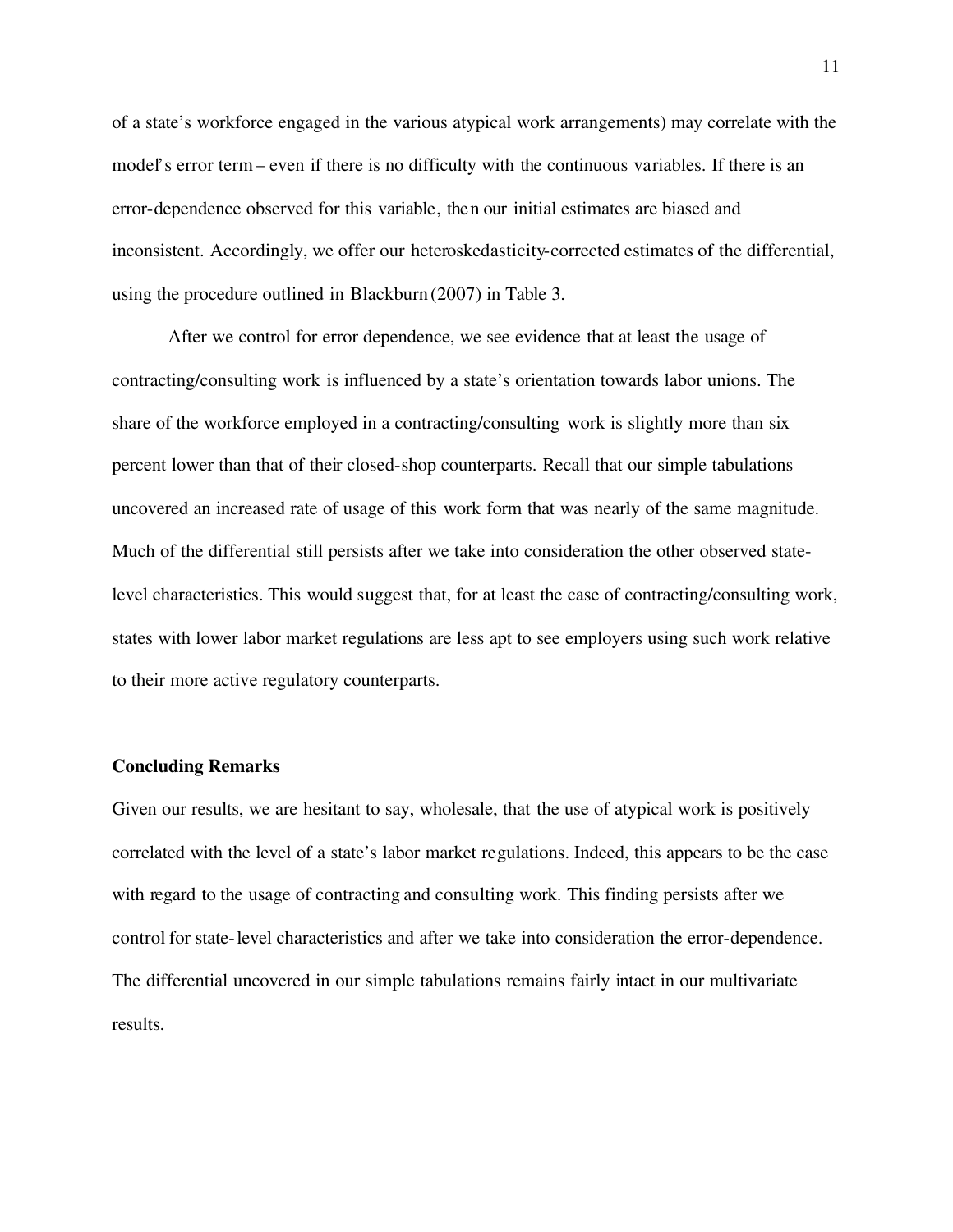However, we fail to uncover much evidence that greater labor market regulations produce much in the way of increased usage of temporary or on-call work. This might suggest that states are justified in their usage of legislative activity to enhance the bond between a firm and its workers, at least in the case of these two work arrangements. Our findings also fail to support the concerns attached to atypical work in that employers are using AWAs wholesale to evade the legal protections afforded to (regular) workers, at least in the case of a state's orientation towards labor unions.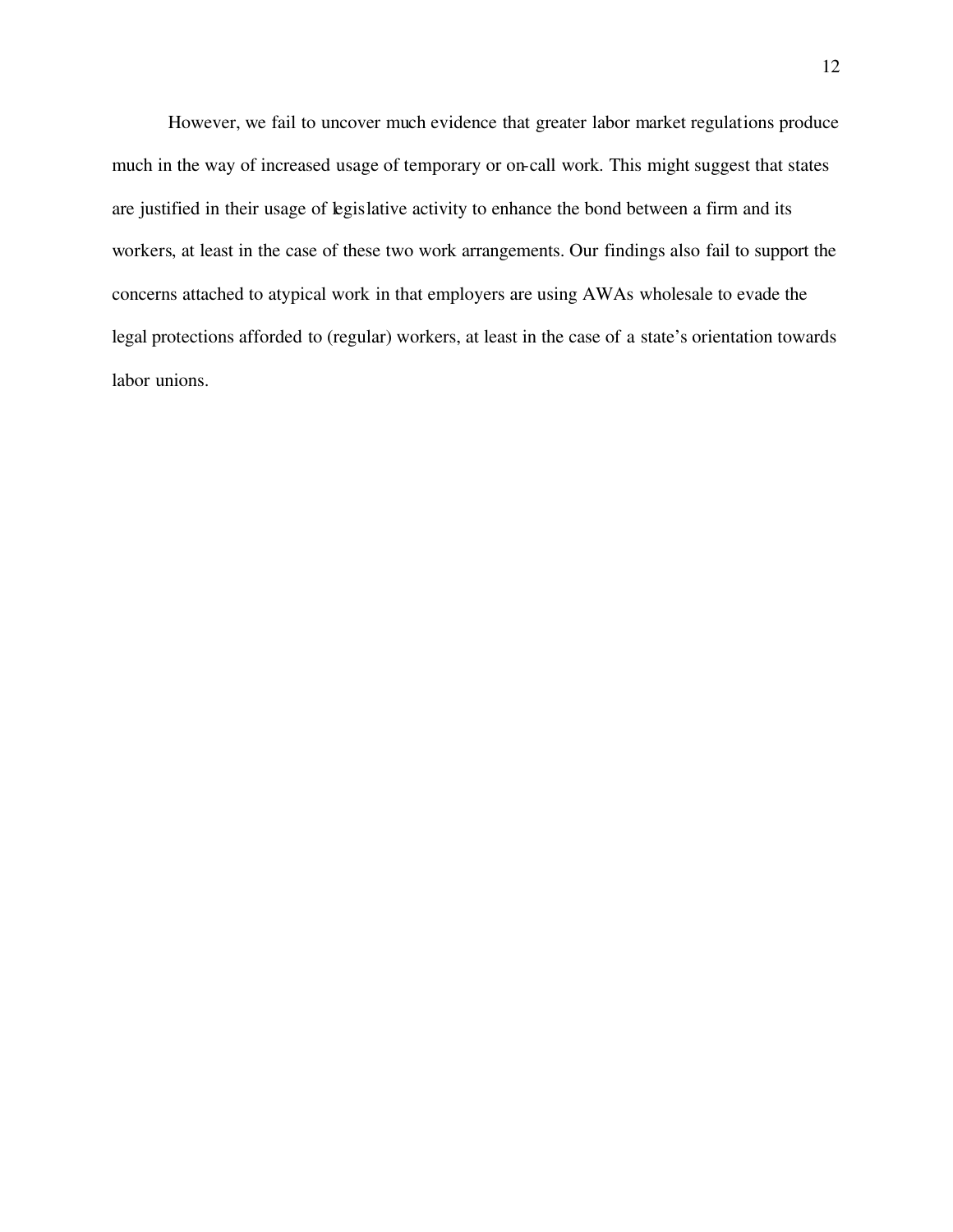#### **Works Cited**

- Addison, John T. and Christopher J. Surfield. "Atypical Work and Pay. " *Southern Economic Journal* 73 (April 2007): 1038-1065.
- Addison, John T. and Christopher J. Surfield. "Atypical Work and Employment Continuity." (2008) Rimini Centre for Economic Analysis Working Paper 12-08.
- Autor, David H. "Outsourcing at Will: The Contribution of Unjust Dismissal to the Growth of Employment Outsourcing." *Journal of Labor Economics* 21 (January 2003): 1-42.
- Blackburn, McKinley L. "Estimating wage differentials without logarithms." *Labour Economics* 14 (January 2007): 73-98.
- Castro, Janice. 1993. Disposable workers. *Time* 140: 43-7.
- Cohany, Sharon R. "Workers in Alternative Employment Arrangements." *Monthly Labor Review* 119 (October 1996): 31-45.
- Estavao, Marcello and Saul Lach. "Measuring Temporary Labor Outsourcing in U.S. Manufacturing." (1999a) National Bureau of Economic Research Working Paper #7421.
- Estavao, Marcello and Saul Lach. "The Evolution of the Demand for Temporary Help Supply Employment in the United States." (1999b) National Bureau of Economic Research Working Paper #7427.
- Garen, John. "The Partial De-integration of Work Through the Use of Temporary Agency and Contract Workers." Paper presented at the Southern Economic Association Conference (November 1999).
- Hirsch, Barry T., David A. McPherson, and Wayne G. Vroman. "Estimates of Union Density by State." *Monthly Labor Review* 124 (July 2001): pp. 51-55.
- Houseman, Susan N. "Why Employers Use Flexible Staffing Arrangements." *Industrial and Labor Relations Review* 55 (October 2001): pp. 149-170.
- Hylton, Maria O'Brien. "Legal and Policy Implications of the Flexible Employment Relationship." *Journal of Labor Research* 17 (Fall 1996): 583 – 593.
- Lee, Dwight R. "Why is Flexible Employment Increasing?" *Journal of Labor Research* 17 (Fall 1996): 543 – 553.
- Lips, Brad. "Temps and the Labor Market: Why Unions Fear Staffing Companies." *Regulation* 21 (Spring 1998): 31-39.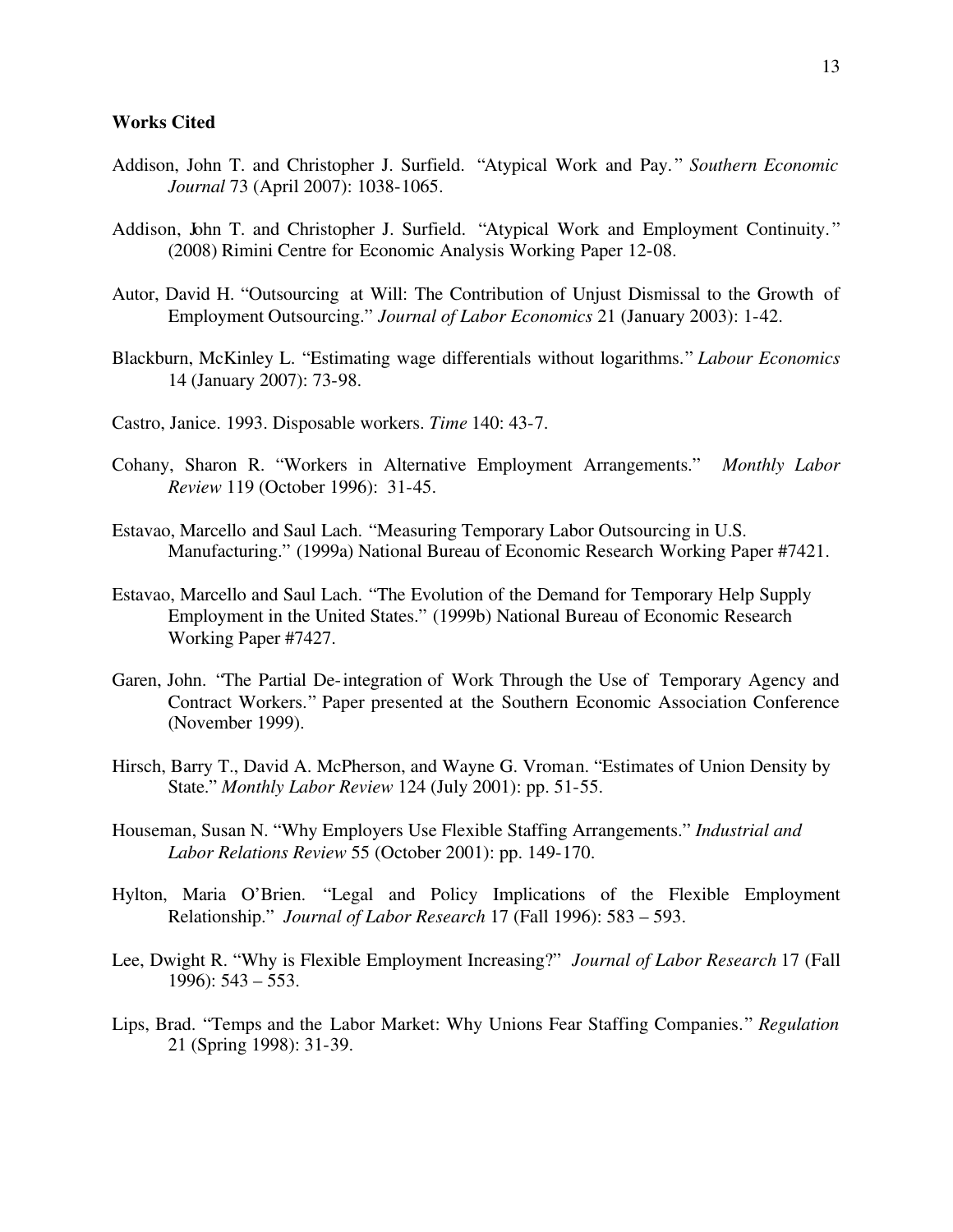- Nollen, Stanley D. "Negative Aspects of Temporary Employment." *Journal of Labor Research* 17 (Fall 1996): 567 – 582.
- Polivka, Anne E. "Into Contingent and Alternative Employment: By Choice?" *Monthly Labor Review*, 119 (October 1996): 55-74.
- Segal, Lewis M. and Daniel G. Sullivan. "The Temporary Labor Force." *Economic Perspectives* 19 (March/April 1995): 2-19.
- Segal, Lewis M. and Daniel G. Sullivan. "The Growth of Temporary Services Work." *Journal of Economic Perspectives* 11 (Spring 1997): 117 – 136.
- Surfield, Christopher J. "The Contingent Workforce." *Journal of Economics and Economic Education Research* 6 (2005): pp. 23-36.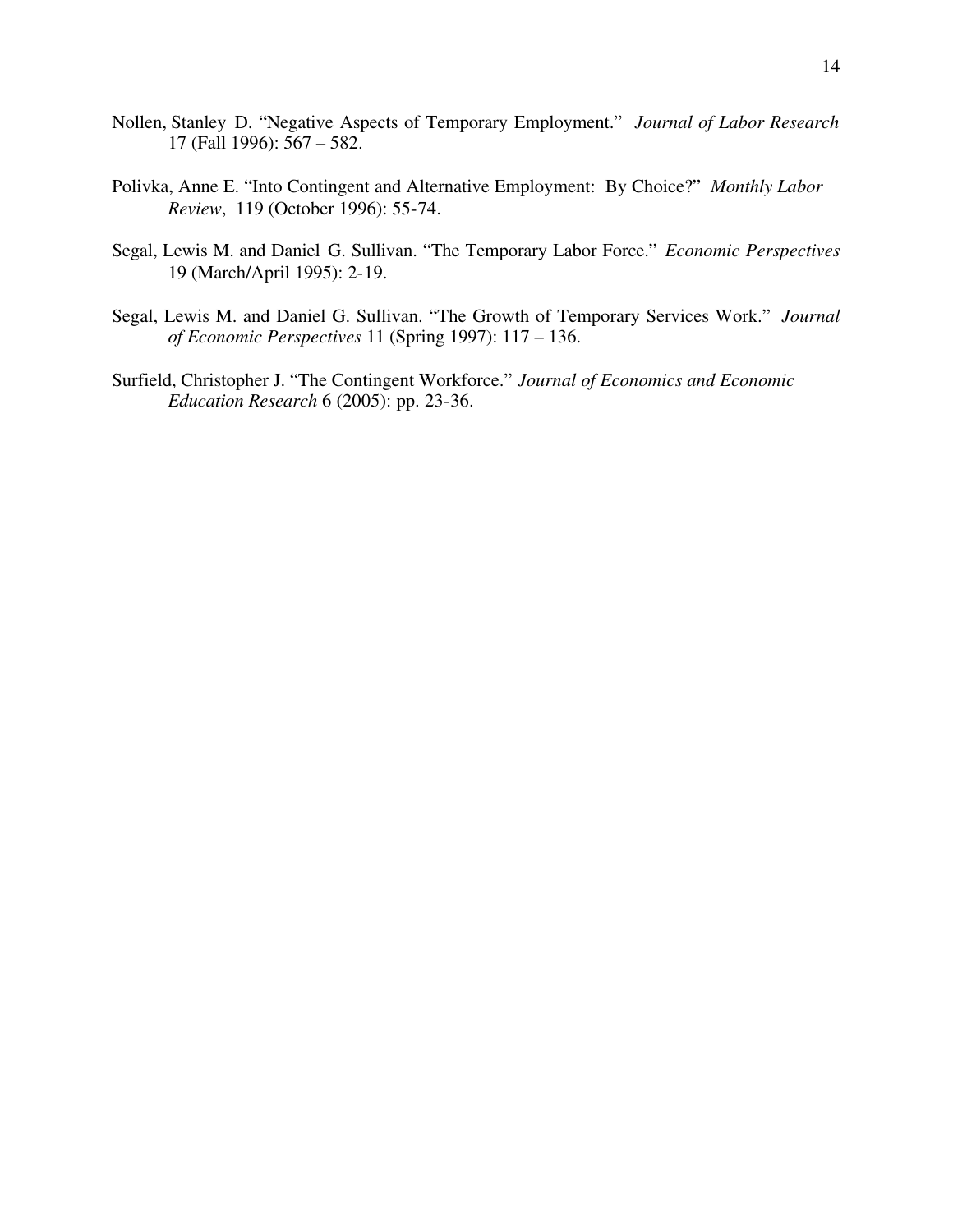## Table 1: Weighted Summary Statistics

|                                               | Right-to-work<br><b>States</b> | Closed-Shop<br><b>States</b> |
|-----------------------------------------------|--------------------------------|------------------------------|
| Temporary employment<br>fraction              | 5.04<br>(1.55)                 | 5.00<br>(1.34)               |
| Contracting/consulting<br>employment fraction | 5.25<br>(1.38)                 | 5.68**<br>(1.85)             |
| Oncall<br>employment fraction                 | 1.21<br>(0.57)                 | 1.26<br>(0.55)               |
| Average annual<br>unemployment rate           | 4.44<br>(1.03)                 | 4.88***<br>(1.19)            |
| Work Force Characteristics:                   |                                |                              |
| % Black                                       | 0.12<br>(0.11)                 | $0.08**$<br>(0.11)           |
| % Other minority                              | 0.03<br>(0.02)                 | $0.06***$<br>(0.11)          |
| % Female                                      | 0.47<br>(0.02)                 | 0.47<br>(0.02)               |
| % Married                                     | 0.68<br>(0.02)                 | $0.58**$<br>(0.03)           |
| % Married females                             | 0.27<br>(0.02)                 | $0.26**$<br>(0.03)           |
| $% 16 - 24$ years old                         | 0.16<br>(0.03)                 | $0.15**$<br>(0.02)           |
| % Over 55 years old                           | 0.13<br>(0.02)                 | 0.13<br>(0.02)               |
| % High school graduates                       | 0.33<br>(0.04)                 | 0.32<br>(0.05)               |
| % Some college                                | $0.22\,$<br>(0.03)             | $0.20***$<br>(0.03)          |
| % Bachelors or higher                         | 0.32<br>(0.04)                 | $0.37***$<br>(0.06)          |
| Union coverage rate                           | 9.64<br>(3.68)                 | 17.75***<br>(4.57)           |
| Log(State Employment)                         | 14.26<br>(0.92)                | 14.33<br>(1.08)              |
| $\boldsymbol{n}$                              | $107\,$                        | 148                          |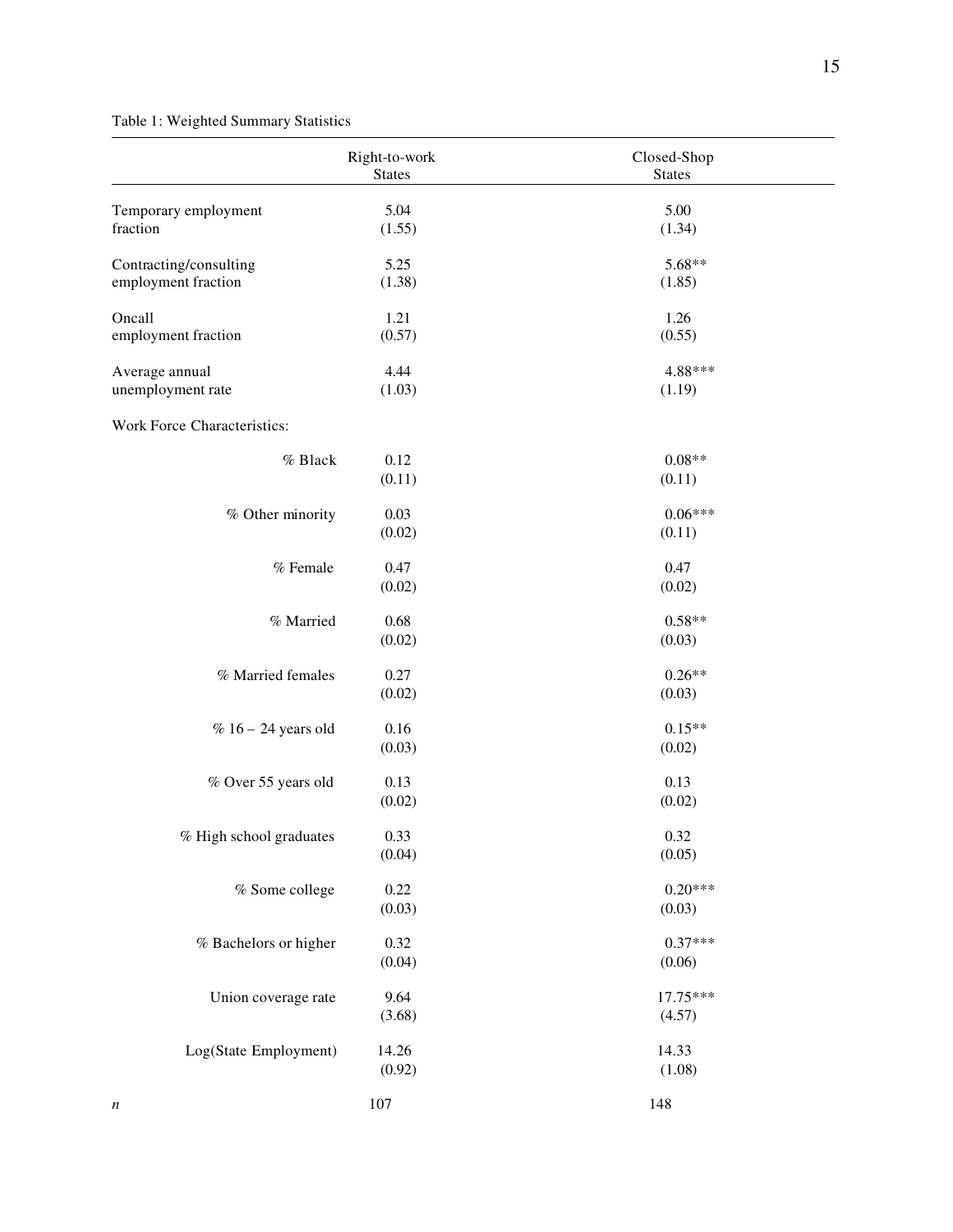*Notes:* Results reported as weighted means (using CPS-provided weights) and standard deviations in parentheses. \*, \*\*, \*\*\* denote significant difference in means at the 0.10, 0.05, 0.01 level, respectively.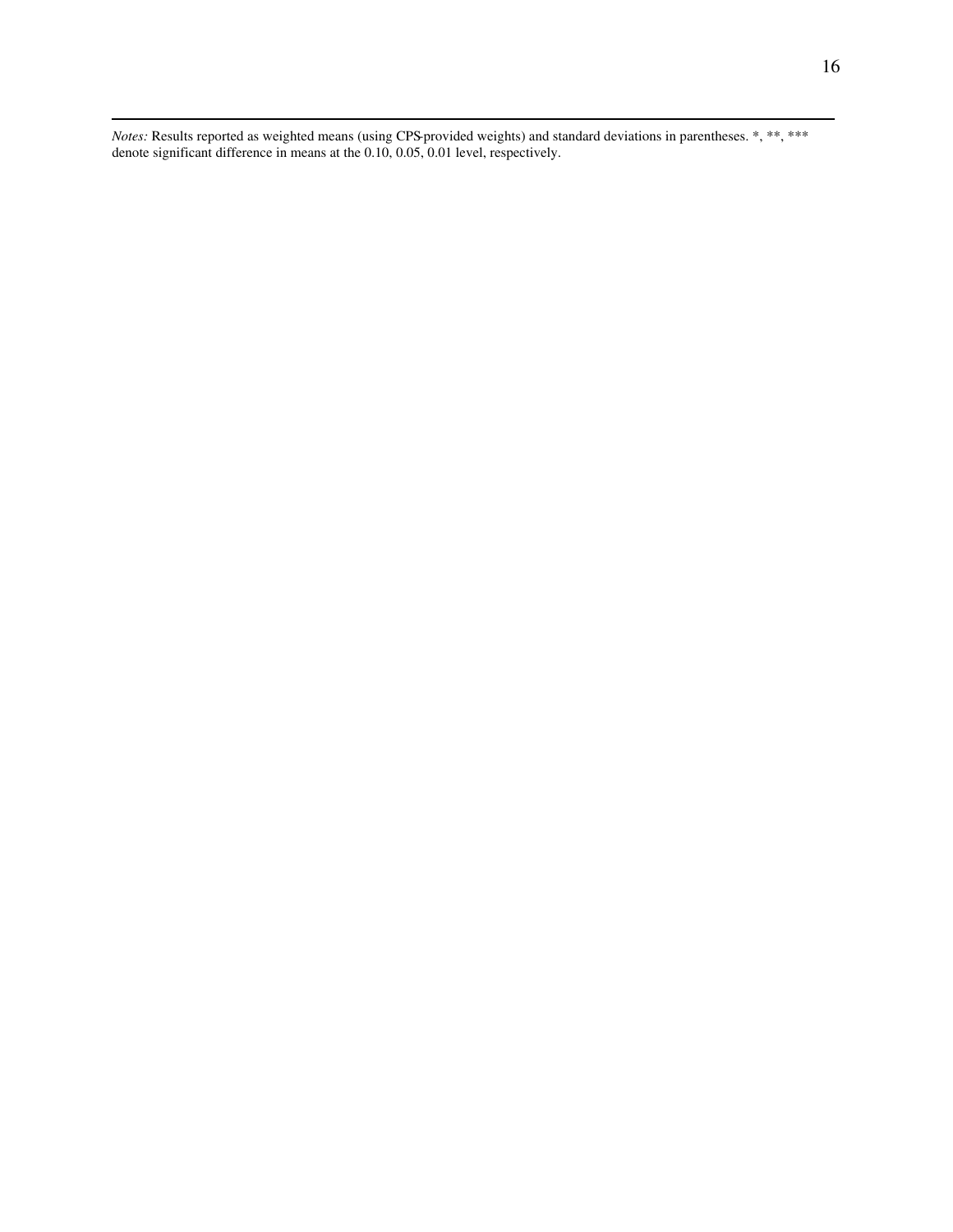| dependent variable:                 | log(Temporary<br>work fraction) | log(Contracting/Consulting<br>work fraction) | log(Oncall<br>work fraction) |  |
|-------------------------------------|---------------------------------|----------------------------------------------|------------------------------|--|
| Right-to-work<br>state              | 0.006<br>(0.045)                | $-0.064$<br>(0.060)                          | 0.059<br>(0.097)             |  |
| Average annual<br>unemployment rate | 0.013<br>(0.015)                | $0.066***$<br>(0.014)                        | $0.077***$<br>(0.029)        |  |
| Labor force characteristics:        |                                 |                                              |                              |  |
| % Black                             | $-0.166$<br>(0.303)             | $-0.875***$<br>(0.294)                       | $-0.617*$<br>(0.370)         |  |
| % Other minority                    | 0.173<br>(0.187)                | 0.160<br>(0.187)                             | $-0.316$<br>(0.214)          |  |
| % Female                            | $-0.396$<br>(1.449)             | $-2.025$<br>(1.408)                          | $-0.842$<br>(2.254)          |  |
| % Married                           | $-2.275*$<br>(1.171)            | $-0.245$<br>(1.074)                          | 0.309<br>(1.747)             |  |
| % Married females                   | 0.888<br>(2.270)                | 0.999<br>(1.865)                             | $-0.728$<br>(3.540)          |  |
| $% 16 - 24$ years old               | 0.765<br>(0.803)                | $-1.793**$<br>(0.749)                        | $-2.781*$<br>(1.506)         |  |
| % Over 55 years old                 | $-1.564$<br>(1.171)             | 0.215<br>(0.905)                             | 0.840<br>(1.459)             |  |
| % High school graduates             | $-1.716$<br>(1.107)             | $-0.268$<br>(1.117)                          | 0.985<br>(1.738)             |  |
| % Some college                      | $-1.643$<br>(1.238)             | 0.263<br>(1.103)                             | 3.245**<br>(1.491)           |  |
| % Bachelors or higher               | $-0.824$<br>(0.967)             | 1.395<br>(0.890)                             | 0.141<br>(1.562)             |  |
| Union coverage rate                 | $-0.007$<br>(0.005)             | $-0.019***$<br>(0.004)                       | 0.000<br>(0.006)             |  |
| Log(State Employment)               | $-0.005$<br>(0.023)             | $-0.039$<br>(0.024)                          | $-0.095***$<br>(0.036)       |  |
| Adjusted $R^2$                      | 0.43                            | 0.46                                         | 0.23                         |  |
| $n = 255$                           |                                 |                                              |                              |  |

Table 2: OLS Regression Estimates of Atypical Work Fractions